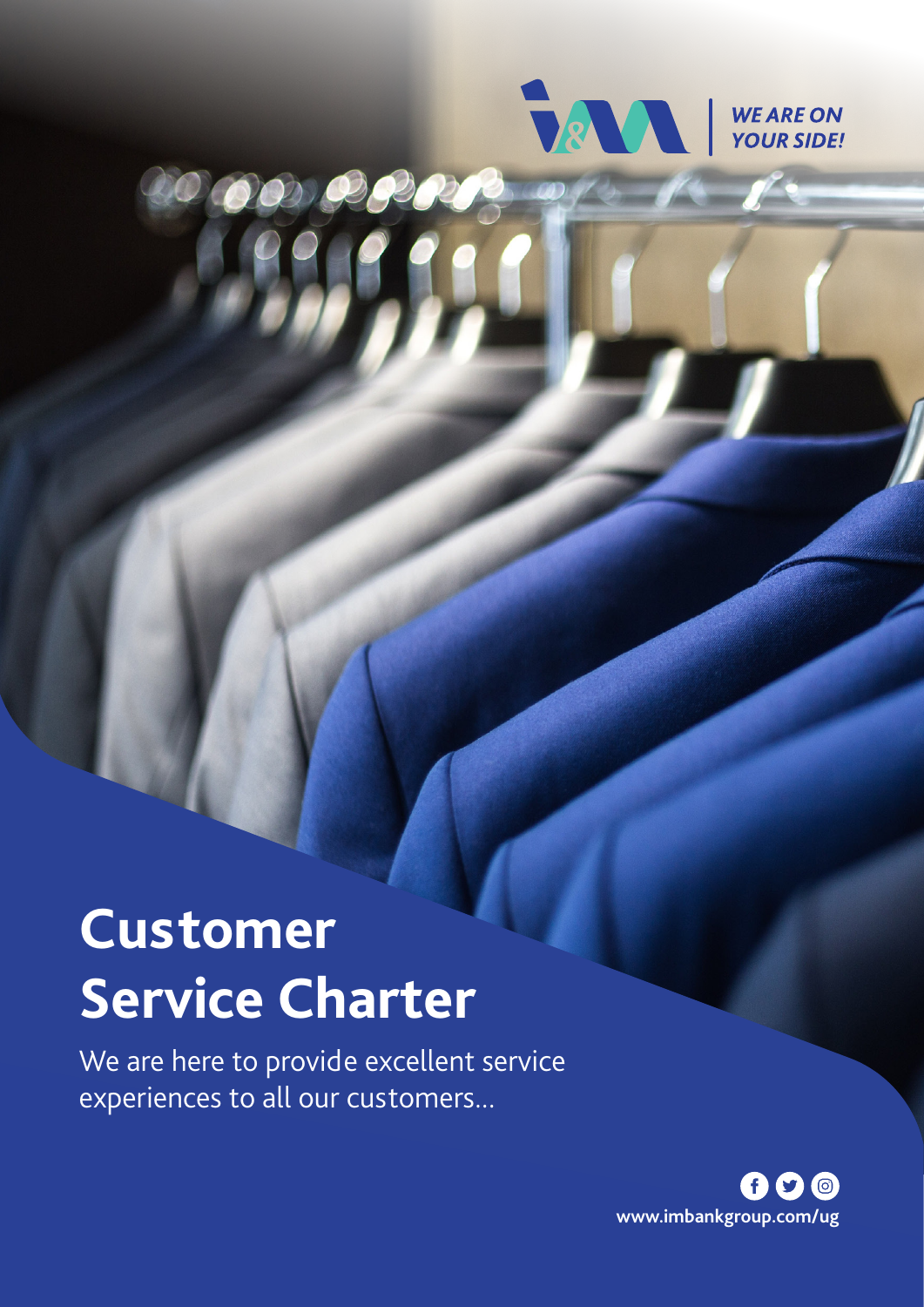I&M Bank is committed to provide excellent service experiences to all our customers. I&M Bank's Customer Service Charter guides the behavior of our staff and sets out minimum standards of service delivery.

### **Our service values**

Our relationship will be guided by the following key principles;

**Fairness:** We will act fairly and reasonably in all our dealings with our customers.

**Reliability:** We will endeavor to serve you accurately to deliver on our promises.

**Transparency:** We will endeavor to provide information on the features of products or services at all stages of the relationship with the customer.

**Equality:** We will not discriminate against any customer on any grounds whatsoever i.e. race, color, ethnic or social origin, tribe, birth, creed or religion, sexual orientation, political opinion, disability, pregnancy, marital status, health status, conscience, belief, culture, dress or language.

**Responsiveness:** We will consistently recognize and respond to your changing needs.

**Privacy & Confidentiality:** We will treat all your personal information as private and confidential, and ensure that it shall be secure. Your personal information will not be revealed unless otherwise authorized by you or required by the law to do so.

### **Our commitment to you:**

We will continuously work towards improving the levels of our service standards.

Your rights as a customer include;

- 1. The right to be served with respect and in a professional manner.
- 2. The right to information.
- 3. The right to privacy and confidentiality.
- 4. The right to transparency, fairness and honest dealings.
- 5. The right to share with us any candid feedback(whether negative or positive).

# **Responding to you promptly**

We commit to respond to you on your social media posts/mentions/DMs within 30 Minutes.

We pledge to respond to your e-mail messages within one working day (24hrs).